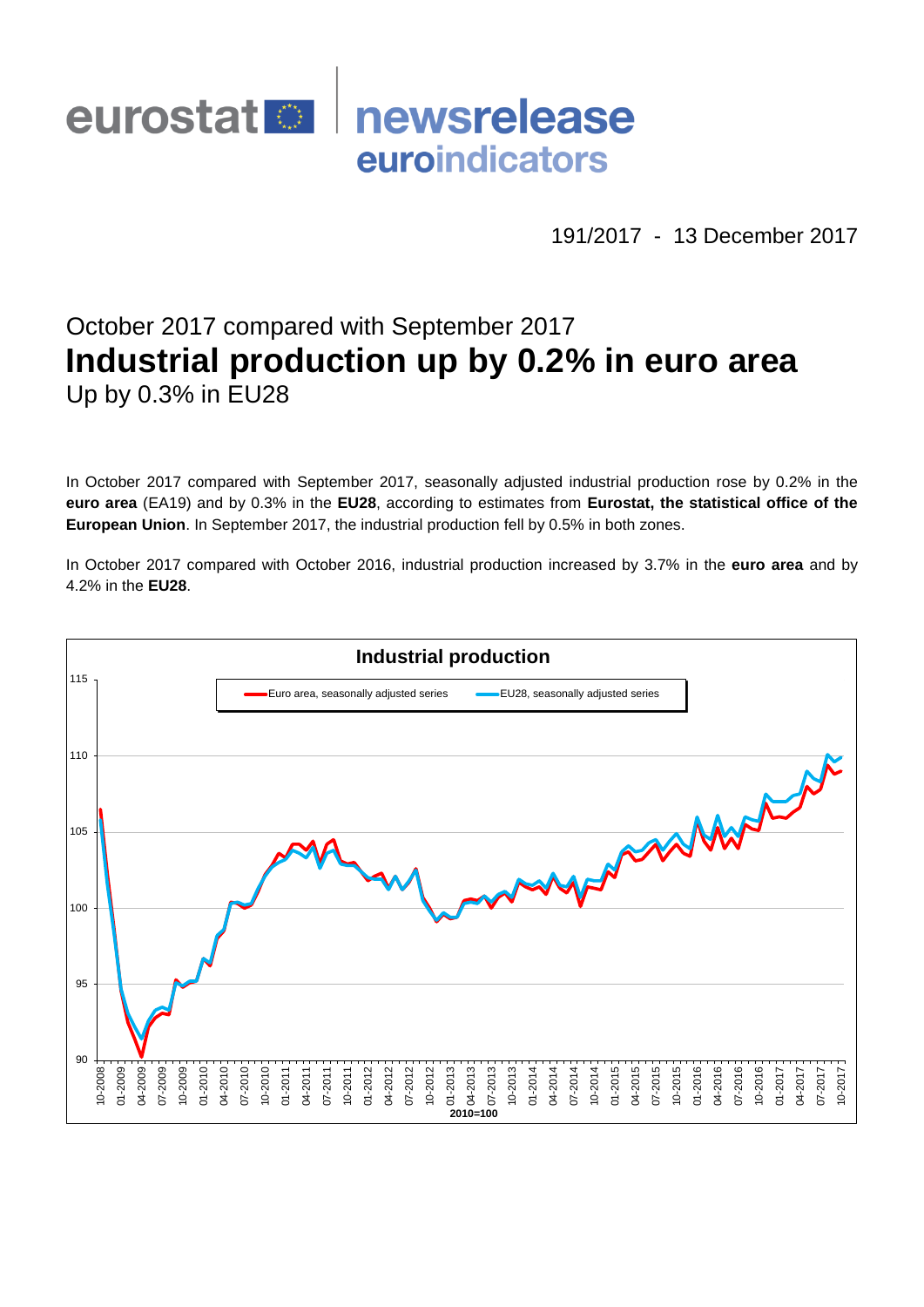## **Monthly comparison by main industrial grouping and by Member State**

The increase of 0.2% in industrial production in the **euro area** in October 2017, compared with September 2017, is due to production of non-durable consumer goods rising by 0.5% and energy by 0.1%, while production of intermediate goods remained stable, capital goods fell by 0.3% and durable consumer goods by 1.9%.

In the **EU28**, the increase of 0.3% is due to production of non-durable consumer goods rising by 0.7% and intermediate goods by 0.2%, while production of both energy and capital goods fell by 0.2% and durable consumer goods by 1.7%.

Among Member States for which data are available, the highest increases in industrial production were registered in **Ireland** (+10.6%), **Denmark** (+2.8%) and **Croatia** (+2.7%), and the largest decreases in **Malta** (-6.1%), **Portugal** (-2.3%) and the **Netherlands** (-1.8%).

### **Annual comparison by main industrial grouping and by Member State**

The increase of 3.7% in industrial production in the **euro area** in October 2017, compared with October 2016, is due to production of non-durable consumer goods rising by 5.7%, intermediate goods by 5.0%, durable consumer goods by 3.7% and capital goods by 3.3%, while production of energy fell by 2.2%.

In the **EU28**, the increase of 4.2% is due to production of intermediate goods rising by 5.3%, non-durable consumer goods by 4.7%, capital goods by 4.2% and durable consumer goods by 3.5%, while production of energy fell by 0.3%.

Among Member States for which data are available, the highest increases in industrial production were registered in **Ireland** (+13.4%), **Slovenia** (+10.7%), **Poland** (+10.0%) and **Romania** (+9.1%). Decreases were observed in **Denmark** (-2.3%), **Malta** (-1.4%) and the **Netherlands** (-0.4%).

#### Geographical information

The **euro area** (EA19) includes Belgium, Germany, Estonia, Ireland, Greece, Spain, France, Italy, Cyprus, Latvia, Lithuania, Luxembourg, Malta, the Netherlands, Austria, Portugal, Slovenia, Slovakia and Finland.

The **European Union** (EU28) includes Belgium, Bulgaria, the Czech Republic, Denmark, Germany, Estonia, Ireland, Greece, Spain, France, Croatia, Italy, Cyprus, Latvia, Lithuania, Luxembourg, Hungary, Malta, the Netherlands, Austria, Poland, Portugal, Romania, Slovenia, Slovakia, Finland, Sweden and the United Kingdom.

#### Methods and definitions

The **index of industrial production** measures the evolution of the volume of production for industry excluding construction, based on data adjusted for calendar and seasonal effects.

**Seasonally adjusted** euro area and EU series are calculated by aggregating the seasonally adjusted national data. Eurostat carries out the seasonal adjustment of the data for those countries that do not adjust their data for seasonal effects.

Total industry covers [NACE rev.2](http://ec.europa.eu/eurostat/ramon/nomenclatures/index.cfm?TargetUrl=LST_NOM_DTL&StrNom=NACE_REV2&StrLanguageCode=EN&IntPcKey=&StrLayoutCode=HIERARCHIC) sections B to D. Missing observations from Member States for recent months are estimated for the calculation of the euro area and the EU aggregates.

#### Revisions and timetable

Compared with data issued in the News Release [170/2017](http://ec.europa.eu/eurostat/documents/2995521/8440511/4-14112017-AP-EN.pdf/47d523e0-0212-4c97-be58-954a525469cf) of 14 November 2017, the monthly percentage change for September 2017 has been revised from -0.6% to -0.5% in the euro area and remains unchanged at -0.5% in the EU28. The annual percentage change has been revised from +3.3% to +3.4% in the euro area and remains unchanged at +3.6% in the EU28.

#### For more information

Eurosta[t database section](http://ec.europa.eu/eurostat/web/short-term-business-statistics/data/database) on short-term business statistics Eurosta[t Statistics Explained article](http://ec.europa.eu/eurostat/statistics-explained/index.php/Industrial_production_(volume)_index_overview) on the industrial production index Th[e weights of the Member States](https://circabc.europa.eu/w/browse/5e6d1e48-056c-4c6a-8278-3ab138bcf575) in the EU and euro area aggregates (See file EU-28\_EA-19\_NEWS\_RELEASE\_WEIGHTINGS\_2010) Eurostat €-indicator[s release calendar](http://ec.europa.eu/eurostat/news/release-calendar)

#### Issued by: **Eurostat Press Office**

#### **Vincent BOURGEAIS Tel: +352-4301-33 444 [eurostat-pressoffice@ec.europa.eu](mailto:eurostat-pressoffice@ec.europa.eu)**

For further information on data:

**Marko CIP Tel: +352-4301-34 858 [marko.cip@ec.europa.eu](mailto:marko.cip@ec.europa.eu)**

**Media requests**: Eurostat media support / Tel: +352-4301-33 408 / [eurostat-mediasupport@ec.europa.eu](mailto:eurostat-mediasupport@ec.europa.eu) [EurostatStatistics](http://www.facebook.com/EurostatStatistics) [ec.europa.eu/eurostat/](http://ec.europa.eu/eurostat/) [@EU\\_Eurostat](http://twitter.com/EU_Eurostat)

ec.europa.eu/eurostat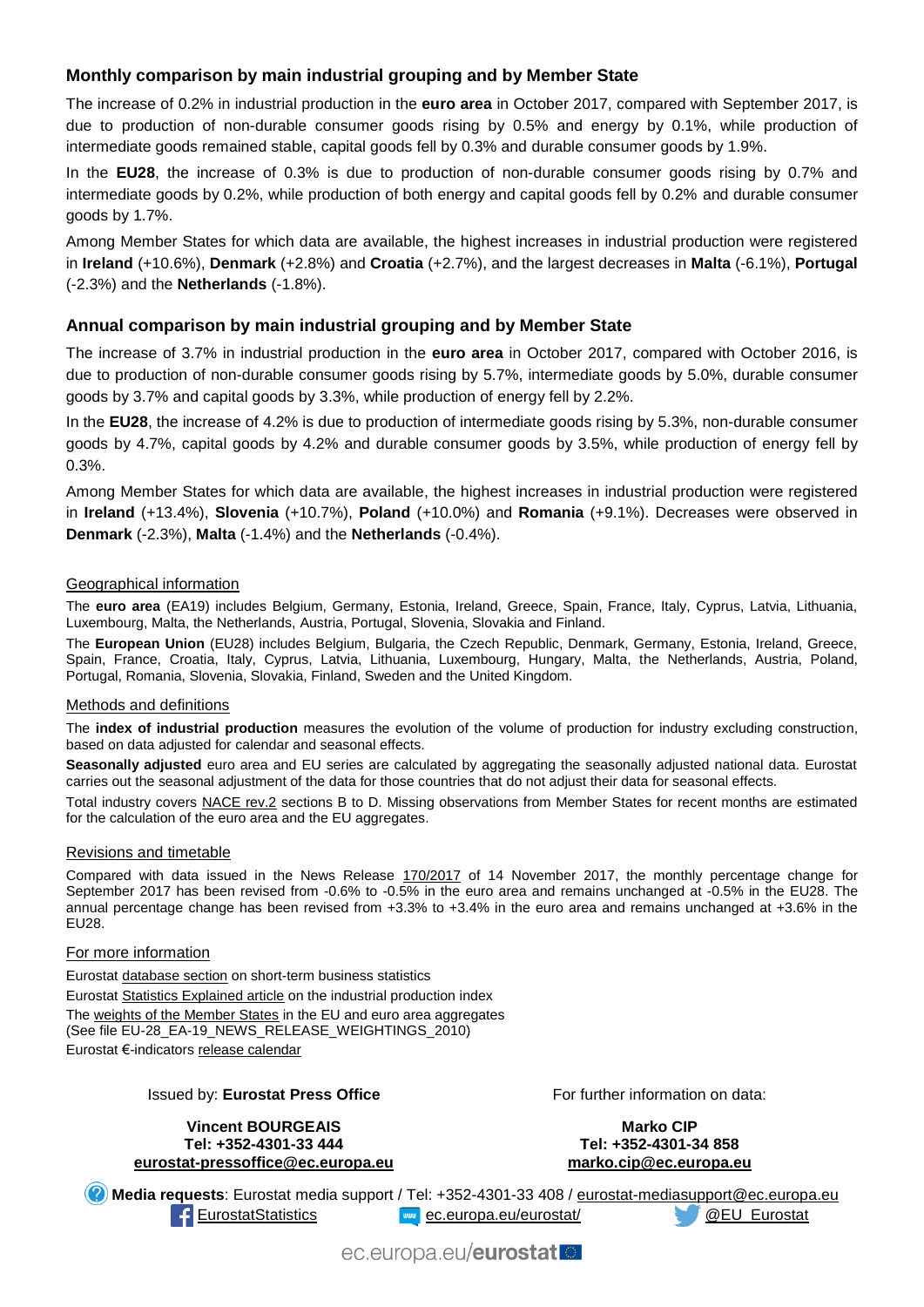## **Industrial production**

% change compared with previous month\*

|                            | May-17 | <b>Jun-17</b>    | <b>Jul-17</b> | Aug-17 | Sep-17 | <b>Oct-17</b> |  |
|----------------------------|--------|------------------|---------------|--------|--------|---------------|--|
| <b>EA19</b>                |        |                  |               |        |        |               |  |
| Total industry             | 1.3    | $-0.5$           | 0.3           | 1.5    | $-0.5$ | 0.2           |  |
| Intermediate goods         | 0.6    | 0.0 <sub>1</sub> | 0.6           | 1.2    | $-0.5$ | 0.0           |  |
| Energy                     | 0.6    | 0.9              | $-1.2$        | 0.6    | $-0.5$ | 0.1           |  |
| Capital goods              | 2.3    | $-1.9$           | 1.0           | 3.4    | $-1.6$ | $-0.3$        |  |
| Durable consumer goods     | 1.8    | $-1.4$           | 0.8           | 1.5    | $-0.4$ | $-1.9$        |  |
| Non-durable consumer goods | 1.3    | $-0.3$           | 0.6           | 0.1    | 0.3    | 0.5           |  |
| <b>EU28</b>                |        |                  |               |        |        |               |  |
| Total industry             | 1.4    | $-0.5$           | $-0.2$        | 1.7    | $-0.5$ | 0.3           |  |
| Intermediate goods         | 0.6    | $-0.3$           | 0.6           | 1.1    | $-0.2$ | 0.2           |  |
| Energy                     | 0.5    | 0.8              | $-1.1$        | 1.0    | $-0.2$ | $-0.2$        |  |
| Capital goods              | 2.1    | $-1.5$           | 0.4           | 3.4    | $-1.5$ | $-0.2$        |  |
| Durable consumer goods     | 1.9    | $-0.9$           | 0.1           | 1.4    | 0.2    | $-1.7$        |  |
| Non-durable consumer goods | 1.2    | $-0.3$           | 0.1           | 0.5    | $-0.2$ | 0.7           |  |

The source dataset is availabl[e here.](http://appsso.eurostat.ec.europa.eu/nui/show.do?query=BOOKMARK_DS-069583_QID_-53045BCF_UID_-3F171EB0&layout=TIME,C,X,0;GEO,L,Y,0;NACE_R2,L,Y,1;INDIC_BT,L,Z,0;S_ADJ,L,Z,1;UNIT,L,Z,2;INDICATORS,C,Z,3;&zSelection=DS-069583UNIT,PCH_PRE;DS-069583S_ADJ,SCA;DS-069583INDIC_BT,PROD;DS-069583INDICATORS,OBS_FLAG;&rankName1=UNIT_1_2_-1_2&rankName2=INDIC-BT_1_2_-1_2&rankName3=INDICATORS_1_2_-1_2&rankName4=S-ADJ_1_2_-1_2&rankName5=TIME_1_0_0_0&rankName6=GEO_1_0_0_1&rankName7=NACE-R2_1_2_1_1&sortR=ASC_-1_FIRST&sortC=ASC_-1_FIRST&rStp=&cStp=&rDCh=&cDCh=&rDM=true&cDM=true&footnes=false&empty=false&wai=false&time_mode=ROLLING&time_most_recent=true&lang=EN&cfo=%23%23%23%2C%23%23%23.%23%23%23)

| <b>Total industry</b> | May-17 | <b>Jun-17</b> | <b>Jul-17</b> | <b>Aug-17</b> | <b>Sep-17</b> | <b>Oct-17</b>        |
|-----------------------|--------|---------------|---------------|---------------|---------------|----------------------|
| <b>EA19</b>           | 1.3    | $-0.5$        | 0.3           | 1.5           | $-0.5$        | 0.2                  |
| <b>EU28</b>           | 1.4    | $-0.5$        | $-0.2$        | 1.7           | $-0.5$        | 0.3                  |
| <b>Belgium</b>        | 0.3    | 1.8           | 2.7           | $-0.8$        | $-1.0$        |                      |
| <b>Bulgaria</b>       | 2.5    | $-1.8$        | 0.4           | $-0.3$        | 0.3           | $-0.7$               |
| <b>Czech Republic</b> | 2.9    | $-3.3$        | $-9.4$        | 13.4          | 0.0           | $-1.5$               |
| <b>Denmark</b>        | 1.9    | $-2.7$        | $-2.2$        | 3.5           | $-4.0$        | $\overline{2.8}$     |
| Germany               | 1.4    | $-1.0$        | $-0.1$        | 3.0           | $-1.2$        | $-1.4$               |
| <b>Estonia</b>        | $-1.1$ | 0.3           | $-3.2$        | 0.0           | 2.8           | 1.7                  |
| Ireland               | 2.9    | $-7.4$        | 1.4           | 1.3           | 1.8           | 10.6                 |
| <b>Greece</b>         | 0.6    | $-0.5$        | 0.4           | 2.9           | $-3.1$        | $1.3$                |
| <b>Spain</b>          | 1.7    | $-0.2$        | $-0.2$        | 1.1           | 0.0           | 0.6                  |
| <b>France</b>         | 1.9    | $-1.2$        | 0.9           | $-0.2$        | 0.8           | 1.8                  |
| <b>Croatia</b>        | 2.7    | 0.7           | $-1.2$        | 0.3           | 1.4           | 2.7                  |
| <b>Italy</b>          | 0.6    | 1.1           | 0.1           | 1.1           | $-1.3$        | 0.5                  |
| <b>Cyprus</b>         | 1.6    | 0.0           | 2.1           | $-0.8$        | $-0.8$        | $\ddot{\phantom{a}}$ |
| Latvia                | 2.0    | $-0.4$        | 0.1           | 1.4           | 1.4           | 0.0                  |
| Lithuania             | 3.8    | 0.5           | $-0.3$        | 3.4           | $-0.4$        | $-1.0$               |
| Luxembourg            | $-0.6$ | 2.3           | 0.0           | $-0.2$        | $-0.5$        | $2.3**$              |
| <b>Hungary</b>        | 2.1    | $-1.3$        | $-4.2$        | 5.6           | $-0.8$        | 1.2                  |
| <b>Malta</b>          | 0.9    | $-2.6$        | $-2.5$        | 6.6           | $-0.4$        | $-6.1$               |
| Netherlands           | 0.6    | 1.4           | $-0.7$        | $-2.0$        | 3.1           | $-1.8$               |
| <b>Austria</b>        | 0.1    | 0.5           | 1.3           | 0.8           | $-0.9$        |                      |
| Poland                | 1.2    | 0.5           | $-1.0$        | 3.1           | $-1.2$        | 1.7                  |
| Portugal              | 5.1    | $-0.1$        | 2.3           | 4.5           | $-5.7$        | $-2.3$               |
| Romania               | 3.3    | $-1.6$        | $-1.2$        | 1.5           | $-0.6$        | 1.0                  |
| Slovenia              | 1.6    | $-0.6$        | 0.7           | 1.3           | 2.2           | 0.4                  |
| Slovakia              | 3.6    | $-0.5$        | $-3.1$        | 2.4           | 0.8           | ÷                    |
| Finland               | 2.1    | $-0.7$        | 0.4           | $-0.2$        | 0.1           | $-0.3$               |
| <b>Sweden</b>         | 2.3    | 0.7           | $-1.1$        | $-1.7$        | 1.9           | 0.8                  |
| <b>United Kingdom</b> | 0.2    | 0.4           | 0.4           | 0.3           | 0.7           | 0.0                  |
| Norway                | $-0.5$ | 0.4           | 1.0           | $-0.2$        | $-1.6$        | $-1.4$               |

\* Calendar and seasonally adjusted

\*\* Estimated by Member State

: Data not available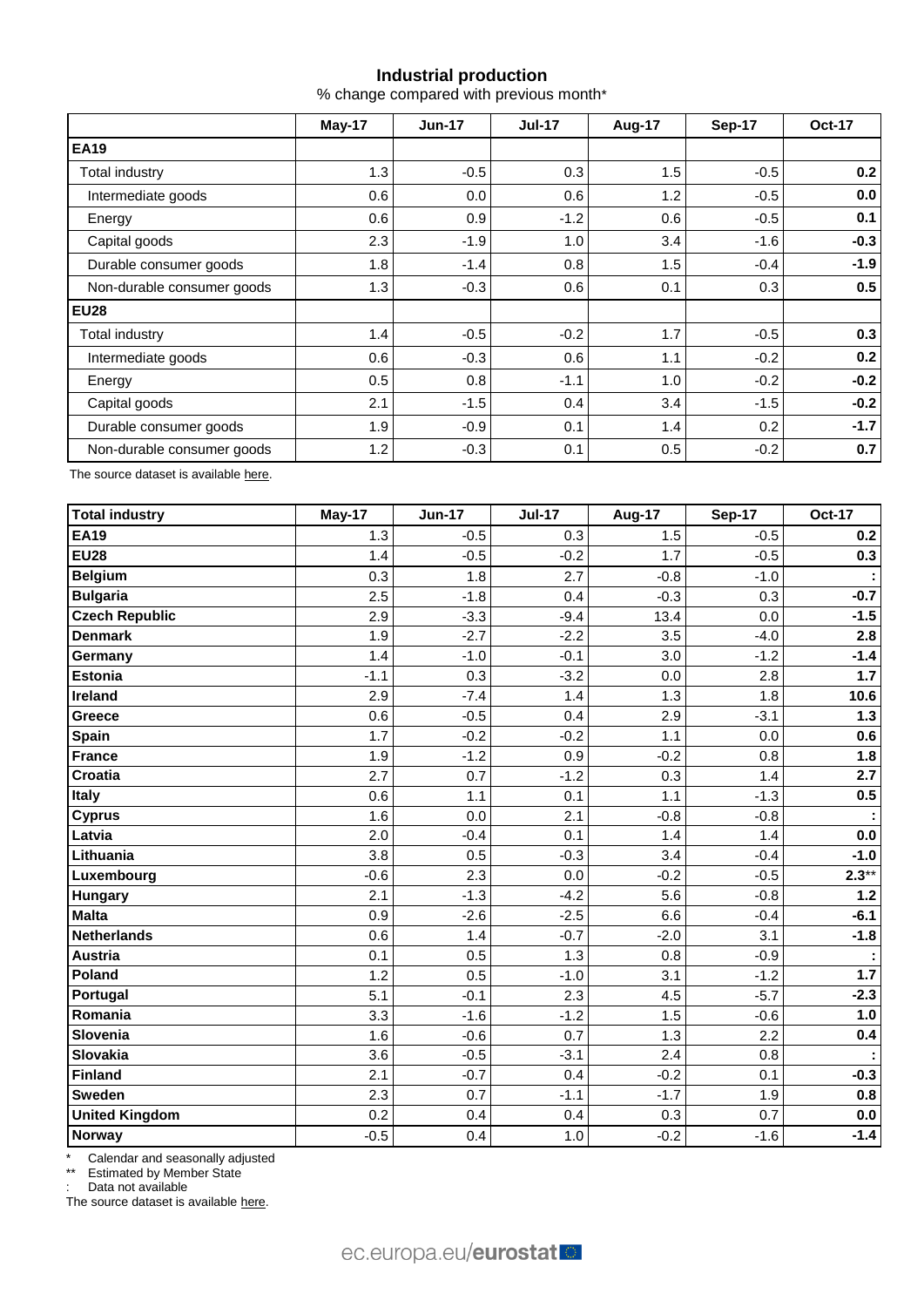## **Industrial production**

% change compared with same month of the previous year\*

|                            | May-17 | <b>Jun-17</b> | <b>Jul-17</b> | <b>Aug-17</b> | Sep-17 | <b>Oct-17</b> |
|----------------------------|--------|---------------|---------------|---------------|--------|---------------|
| <b>EA19</b>                |        |               |               |               |        |               |
| <b>Total industry</b>      | 4.1    | 2.9           | 3.7           | 3.9           | 3.4    | 3.7           |
| Intermediate goods         | 4.1    | 4.3           | 5.0           | 5.3           | 4.6    | 5.0           |
| Energy                     | 1.6    | 4.8           | 1.7           | 0.1           | $-0.8$ | $-2.2$        |
| Capital goods              | 5.5    | 1.5           | 4.5           | 5.1           | 4.4    | 3.3           |
| Durable consumer goods     | 6.8    | 3.7           | 5.4           | 3.0           | 7.5    | 3.7           |
| Non-durable consumer goods | 2.8    | 0.9           | 0.6           | 2.5           | 1.5    | 5.7           |
| <b>EU28</b>                |        |               |               |               |        |               |
| Total industry             | 4.2    | 3.1           | 3.4           | 4.1           | 3.6    | 4.2           |
| Intermediate goods         | 5.2    | 4.3           | 4.9           | 5.2           | 4.6    | 5.3           |
| Energy                     | 0.9    | 3.4           | 0.2           | 0.6           | 0.5    | $-0.3$        |
| Capital goods              | 6.4    | 2.7           | 4.8           | 5.7           | 4.7    | 4.2           |
| Durable consumer goods     | 6.5    | 3.7           | 4.5           | 3.2           | 7.0    | 3.5           |
| Non-durable consumer goods | 2.9    | 1.6           | 0.6           | 2.4           | 1.7    | 4.7           |

The source dataset is availabl[e here.](http://appsso.eurostat.ec.europa.eu/nui/show.do?query=BOOKMARK_DS-069583_QID_-628F3FF0_UID_-3F171EB0&layout=TIME,C,X,0;GEO,L,Y,0;NACE_R2,L,Y,1;INDIC_BT,L,Z,0;S_ADJ,L,Z,1;UNIT,L,Z,2;INDICATORS,C,Z,3;&zSelection=DS-069583UNIT,PCH_PRE;DS-069583S_ADJ,SCA;DS-069583INDIC_BT,PROD;DS-069583INDICATORS,OBS_FLAG;&rankName1=UNIT_1_2_-1_2&rankName2=INDIC-BT_1_2_-1_2&rankName3=INDICATORS_1_2_-1_2&rankName4=S-ADJ_1_2_-1_2&rankName5=TIME_1_0_0_0&rankName6=GEO_1_0_0_1&rankName7=NACE-R2_1_2_1_1&sortR=ASC_-1_FIRST&sortC=ASC_-1_FIRST&rStp=&cStp=&rDCh=&cDCh=&rDM=true&cDM=true&footnes=false&empty=false&wai=false&time_mode=ROLLING&time_most_recent=true&lang=EN&cfo=%23%23%23%2C%23%23%23.%23%23%23)

| <b>Total industry</b> | May-17 | <b>Jun-17</b> | <b>Jul-17</b> | Aug-17 | Sep-17 | <b>Oct-17</b> |
|-----------------------|--------|---------------|---------------|--------|--------|---------------|
| <b>EA19</b>           | 4.1    | 2.9           | 3.7           | 3.9    | 3.4    | 3.7           |
| <b>EU28</b>           | 4.2    | 3.1           | 3.4           | 4.1    | 3.6    | 4.2           |
| <b>Belgium</b>        | 4.2    | 4.7           | 5.0           | 4.6    | 6.0    |               |
| <b>Bulgaria</b>       | 9.5    | 3.3           | 4.6           | 4.1    | 3.4    | 2.8           |
| <b>Czech Republic</b> | 10.9   | 3.1           | 4.0           | 5.8    | 7.5    | 5.3           |
| <b>Denmark</b>        | 4.9    | 1.2           | $-4.5$        | 1.5    | 3.5    | $-2.3$        |
| Germany               | 4.7    | 2.4           | 4.1           | 4.6    | 4.0    | 2.5           |
| Estonia               | 11.4   | 12.0          | 4.6           | 4.5    | 4.5    | 6.2           |
| Ireland               | 6.7    | $-7.9$        | $-8.9$        | 0.6    | $-1.3$ | 13.4          |
| Greece                | 6.6    | 2.3           | 2.4           | 6.1    | 3.4    | 0.5           |
| <b>Spain</b>          | 3.8    | 2.9           | 2.1           | 2.6    | 3.5    | 4.2           |
| France                | 3.0    | 2.3           | 3.7           | 1.3    | 3.2    | 5.7           |
| Croatia               | 3.6    | 4.2           | 2.5           | 3.2    | 3.1    | 4.3           |
| <b>Italy</b>          | 2.7    | 5.2           | 4.6           | 5.8    | 2.2    | 3.1           |
| <b>Cyprus</b>         | 7.8    | 5.0           | 8.5           | 6.8    | 6.2    |               |
| Latvia                | 10.4   | 7.8           | 8.9           | 12.5   | 12.9   | 0.3           |
| Lithuania             | 7.3    | 8.2           | 5.3           | 13.2   | 8.1    | 3.6           |
| Luxembourg            | $-0.4$ | 0.4           | 1.7           | 5.1    | 1.2    | $6.6***$      |
| <b>Hungary</b>        | 6.4    | 6.6           | 0.2           | 6.8    | 8.0    | 7.6           |
| <b>Malta</b>          | 5.7    | 2.3           | $-1.2$        | 7.0    | 5.6    | $-1.4$        |
| <b>Netherlands</b>    | 2.4    | 3.8           | 4.2           | $-0.5$ | 1.7    | $-0.4$        |
| <b>Austria</b>        | 2.9    | 4.7           | 6.6           | 6.0    | 4.8    |               |
| Poland                | 6.8    | 6.9           | 6.4           | 8.8    | 6.7    | 10.0          |
| Portugal              | 5.8    | 4.0           | 5.6           | 8.6    | 3.5    | 3.5           |
| Romania               | 14.7   | 11.8          | 7.6           | 10.1   | 6.8    | 9.1           |
| Slovenia              | 8.8    | 6.8           | 6.5           | 8.2    | 10.0   | 10.7          |
| Slovakia              | 5.1    | 3.2           | 9.2           | $-0.4$ | 2.4    |               |
| Finland               | 6.6    | 3.7           | 3.6           | 5.3    | 3.0    | 1.9           |
| <b>Sweden</b>         | 7.4    | 9.2           | 6.1           | 6.8    | 2.0    | 5.7           |
| <b>United Kingdom</b> | 0.3    | 0.8           | 1.0           | 2.0    | 3.1    | 3.9           |
| <b>Norway</b>         | 0.5    | 5.5           | 0.5           | 6.9    | 12.4   | $-1.9$        |

\* Calendar adjusted

\*\* Estimated by Member State

: Data not available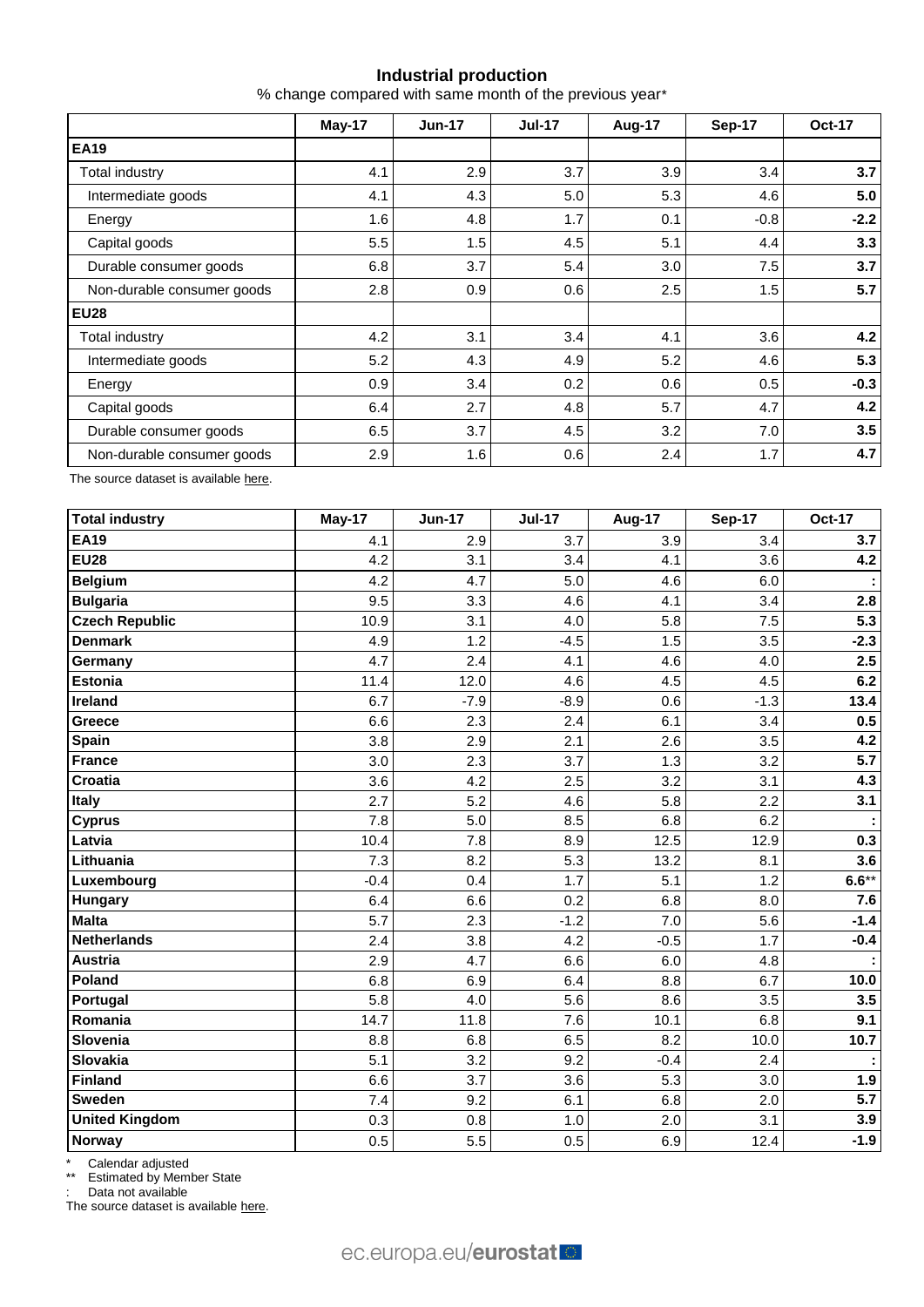## **Production indices for total industry, calendar and seasonally adjusted**

(base year 2010)

|                       | 10/16 | 11/16 | 12/16 | 01/17 | 02/17 | 03/17 | 04/17 | 05/17 | 06/17 | 07/17 | 08/17 | 09/17 | 10/17  |
|-----------------------|-------|-------|-------|-------|-------|-------|-------|-------|-------|-------|-------|-------|--------|
| <b>EA19</b>           | 105.1 | 106.9 | 105.9 | 106.0 | 105.9 | 106.3 | 106.6 | 108.0 | 107.5 | 107.8 | 109.4 | 108.8 | 109.0  |
| <b>EU28</b>           | 105.7 | 107.5 | 107.0 | 107.0 | 107.0 | 107.4 | 107.5 | 109.0 | 108.5 | 108.3 | 110.1 | 109.6 | 109.9  |
| <b>Belgium</b>        | 108.0 | 109.3 | 113.8 | 108.5 | 112.2 | 110.5 | 110.4 | 110.7 | 112.7 | 115.7 | 114.8 | 113.6 |        |
| <b>Bulgaria</b>       | 113.0 | 114.1 | 116.0 | 112.4 | 116.7 | 117.9 | 117.0 | 119.9 | 117.8 | 118.3 | 118.0 | 118.3 | 117.5  |
| <b>Czech Republic</b> | 120.2 | 122.0 | 119.8 | 124.4 | 124.9 | 124.5 | 125.8 | 129.4 | 125.1 | 113.4 | 128.6 | 128.6 | 126.7  |
| <b>Denmark</b>        | 110.8 | 112.0 | 113.0 | 108.1 | 109.7 | 112.2 | 109.3 | 111.4 | 108.4 | 106.0 | 109.7 | 105.3 | 108.2  |
| Germany               | 110.4 | 111.1 | 108.9 | 110.7 | 111.3 | 111.4 | 112.3 | 113.9 | 112.8 | 112.7 | 116.1 | 114.7 | 113.1  |
| Estonia               | 138.9 | 140.9 | 139.1 | 140.4 | 142.9 | 146.2 | 147.0 | 145.4 | 145.8 | 141.1 | 141.1 | 145.1 | 147.6  |
| Ireland               | 152.9 | 176.7 | 159.7 | 163.4 | 144.2 | 144.5 | 156.7 | 161.3 | 149.4 | 151.5 | 153.5 | 156.3 | 172.8  |
| Greece                | 93.6  | 92.7  | 95.1  | 97.3  | 96.7  | 95.6  | 92.6  | 93.2  | 92.7  | 93.1  | 95.8  | 92.8  | 94.0   |
| Spain                 | 95.8  | 97.4  | 97.1  | 97.4  | 97.2  | 97.0  | 96.8  | 98.4  | 98.2  | 98.0  | 99.1  | 99.1  | 99.7   |
| <b>France</b>         | 100.4 | 103.3 | 101.9 | 102.0 | 100.2 | 102.6 | 101.9 | 103.8 | 102.6 | 103.5 | 103.3 | 104.1 | 106.0  |
| Croatia               | 101.3 | 103.8 | 107.7 | 101.8 | 100.9 | 101.5 | 98.9  | 101.6 | 102.3 | 101.1 | 101.4 | 102.8 | 105.6  |
| <b>Italy</b>          | 94.1  | 94.8  | 96.2  | 94.1  | 95.0  | 95.5  | 95.2  | 95.8  | 96.9  | 97.0  | 98.1  | 96.8  | 97.3   |
| <b>Cyprus</b>         | 81.3  | 81.0  | 83.3  | 83.8  | 84.5  | 85.6  | 83.4  | 84.7  | 84.7  | 86.5  | 85.8  | 85.1  |        |
| Latvia                | 126.7 | 130.2 | 130.7 | 127.6 | 131.8 | 133.1 | 132.8 | 135.5 | 135.0 | 135.2 | 137.1 | 139.0 | 139.0  |
| Lithuania             | 125.9 | 126.7 | 128.2 | 128.7 | 129.7 | 124.7 | 125.1 | 129.9 | 130.5 | 130.1 | 134.5 | 134.0 | 132.6  |
| Luxembourg            | 95.8  | 97.0  | 102.0 | 93.7  | 96.5  | 100.4 | 99.2  | 98.6  | 100.9 | 100.9 | 100.7 | 100.2 | 102.5* |
| Hungary               | 121.9 | 123.1 | 124.0 | 124.3 | 128.0 | 129.0 | 128.1 | 130.8 | 129.1 | 123.7 | 130.6 | 129.6 | 131.1  |
| <b>Malta</b>          | 96.6  | 97.9  | 99.7  | 100.7 | 102.7 | 99.9  | 100.3 | 101.2 | 98.6  | 96.1  | 102.4 | 102.0 | 95.8   |
| <b>Netherlands</b>    | 95.3  | 97.8  | 97.5  | 97.0  | 97.1  | 94.0  | 94.9  | 95.5  | 96.8  | 96.1  | 94.2  | 97.1  | 95.4   |
| <b>Austria</b>        | 114.9 | 116.6 | 115.7 | 112.7 | 116.4 | 117.1 | 117.3 | 117.4 | 118.0 | 119.5 | 120.4 | 119.3 |        |
| Poland                | 122.7 | 125.2 | 127.2 | 127.2 | 128.2 | 130.6 | 129.1 | 130.7 | 131.4 | 130.1 | 134.1 | 132.5 | 134.8  |
| Portugal              | 98.3  | 100.2 | 101.6 | 101.9 | 100.0 | 103.3 | 98.4  | 103.4 | 103.3 | 105.7 | 110.5 | 104.2 | 101.8  |
| Romania               | 133.7 | 135.1 | 137.3 | 136.9 | 138.7 | 142.5 | 143.3 | 148.0 | 145.6 | 143.9 | 146.0 | 145.1 | 146.5  |
| Slovenia              | 115.7 | 117.3 | 119.4 | 116.6 | 120.8 | 122.2 | 121.3 | 123.2 | 122.4 | 123.2 | 124.8 | 127.5 | 128.0  |
| Slovakia              | 139.5 | 140.7 | 142.0 | 142.4 | 140.9 | 146.1 | 138.3 | 143.3 | 142.6 | 138.2 | 141.5 | 142.7 |        |
| <b>Finland</b>        | 97.2  | 97.2  | 96.5  | 96.9  | 96.5  | 97.7  | 97.7  | 99.8  | 99.1  | 99.5  | 99.3  | 99.4  | 99.1   |
| <b>Sweden</b>         | 98.3  | 99.7  | 99.0  | 101.8 | 102.0 | 102.4 | 101.1 | 103.4 | 104.1 | 103.0 | 101.2 | 103.1 | 103.9  |
| <b>United Kingdom</b> | 98.9  | 101.0 | 102.1 | 101.7 | 100.9 | 100.3 | 100.4 | 100.6 | 101.0 | 101.4 | 101.7 | 102.4 | 102.4  |
| Norway                | 98.5  | 97.6  | 95.2  | 98.6  | 98.1  | 98.0  | 98.7  | 98.2  | 98.6  | 99.6  | 99.4  | 97.8  | 96.4   |

\* Estimated by Member State

: Data not available